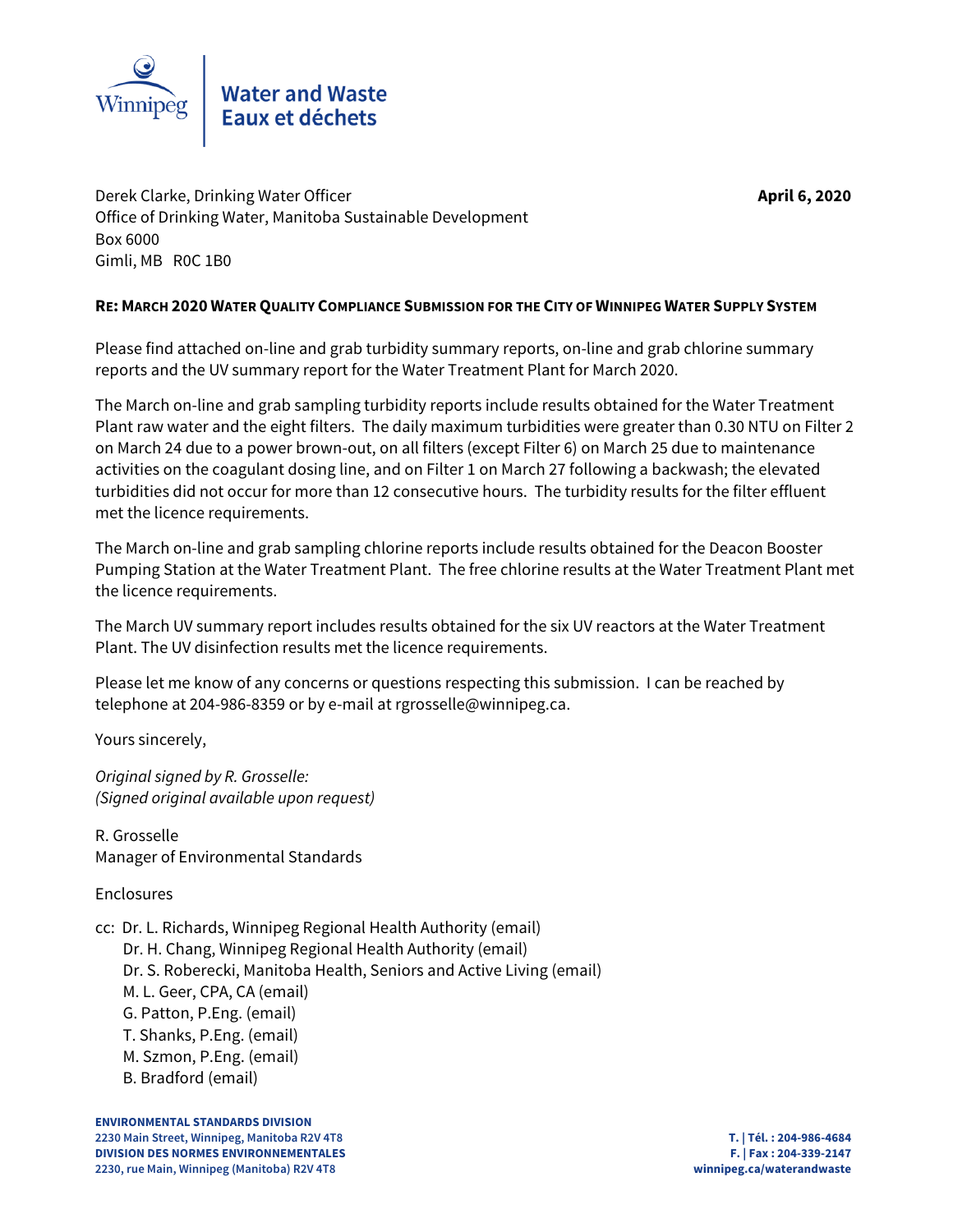

### **CITY OF WINNIPEG**WATER AND WASTE DEPARTMENT

## WATER SERVICES WATER TREATMENT PLANT TURBIDITY ON-LINE MONITORING REPORT

|                                                                                                                                                                                                   | March 2020 Turbidity (NTU) |      |                                  |           |                                |           |                                  |      |                                  |      |                                |      |                                   |           |                                  |           |                                  |
|---------------------------------------------------------------------------------------------------------------------------------------------------------------------------------------------------|----------------------------|------|----------------------------------|-----------|--------------------------------|-----------|----------------------------------|------|----------------------------------|------|--------------------------------|------|-----------------------------------|-----------|----------------------------------|-----------|----------------------------------|
|                                                                                                                                                                                                   | Raw<br>Filter #1           |      |                                  | Filter #2 |                                | Filter #3 |                                  |      | Filter #4                        |      | Filter #5                      |      | Filter #6                         | Filter #7 |                                  | Filter #8 |                                  |
| Date                                                                                                                                                                                              | Avg                        | Avg  | Max                              | Avg       | Max                            | Avg       | Max                              | Avg  | Max                              | Avg  | Max                            | Avg  | Max                               | Avg       | Max                              | Avg       | Max                              |
| 1/03/2020                                                                                                                                                                                         | 0.37                       | 0.01 | 0.05                             | 0.00      | 0.03                           | 0.06      | 0.12                             | 0.04 | 0.09                             | 0.00 | 0.02                           | 0.03 | 0.09                              | 0.06      | 0.11                             | 0.02      | 0.06                             |
| 2/03/2020                                                                                                                                                                                         | 0.38                       | 0.01 | 0.06                             | 0.00      | 0.04                           | 0.09      | 0.11                             | 0.05 | 0.09                             | 0.00 | 0.00                           | 0.02 | 0.05                              | 0.05      | 0.11                             | 0.02      | 0.04                             |
| 3/03/2020                                                                                                                                                                                         | 0.36                       | 0.02 | 0.16                             | 0.01      | 0.11                           | 0.07      | 0.14                             | 0.04 | 0.16                             | 0.00 | 0.07                           | 0.02 | 0.06                              | 0.07      | 0.12                             | 0.03      | 0.08                             |
| 4/03/2020                                                                                                                                                                                         | 0.36                       | 0.01 | 0.06                             | 0.00      | 0.02                           | 0.07      | 0.14                             | 0.03 | 0.09                             | 0.00 | 0.02                           | 0.02 | 0.05                              | 0.10      | 0.12                             | 0.02      | 0.07                             |
| 5/03/2020                                                                                                                                                                                         | 0.35                       | 0.01 | 0.05                             | 0.00      | 0.02                           | 0.10      | 0.12                             | 0.05 | 0.08                             | 0.00 | 0.01                           | 0.03 | 0.05                              | 0.08      | 0.14                             | 0.02      | 0.07                             |
| 6/03/2020                                                                                                                                                                                         | 0.35                       | 0.01 | 0.05                             | 0.00      | 0.02                           | 0.10      | 0.14                             | 0.04 | 0.10                             | 0.00 | 0.03                           | 0.02 | 0.10                              | 0.08      | 0.15                             | 0.03      | 0.06                             |
| 7/03/2020                                                                                                                                                                                         | 0.34                       | 0.02 | 0.05                             | 0.00      | 0.02                           | 0.09      | 0.15                             | 0.04 | 0.11                             | 0.00 | 0.03                           | 0.02 | 0.06                              | 0.12      | 0.14                             | 0.03      | 0.07                             |
| 8/03/2020                                                                                                                                                                                         | 0.36                       | 0.02 | 0.06                             | 0.00      | 0.03                           | 0.09      | 0.14                             | 0.05 | 0.10                             | 0.00 | 0.03                           | 0.04 | 0.06                              | 0.10      | 0.16                             | 0.02      | 0.07                             |
| 9/03/2020                                                                                                                                                                                         | 0.36                       | 0.02 | 0.07                             | 0.00      | 0.04                           | 0.14      | 0.17                             | 0.06 | 0.11                             | 0.00 | 0.02                           | 0.03 | 0.07                              | 0.10      | 0.18                             | 0.03      | 0.05                             |
| 10/03/2020                                                                                                                                                                                        | 0.36                       | 0.03 | 0.04                             | 0.00      | 0.04                           | 0.11      | 0.19                             | 0.05 | 0.12                             | 0.00 | 0.04                           | 0.03 | 0.09                              | 0.13      | 0.17                             | 0.04      | 0.07                             |
| 11/03/2020                                                                                                                                                                                        | 0.36                       | 0.02 | 0.06                             | 0.00      | 0.02                           | 0.06      | 0.16                             | 0.05 | 0.12                             | 0.00 | 0.04                           | 0.03 | 0.06                              | 0.09      | 0.20                             | 0.03      | 0.08                             |
| 12/03/2020                                                                                                                                                                                        | 0.37                       | 0.03 | 0.07                             | 0.00      | 0.03                           | 0.00      | 0.01                             | 0.08 | 0.10                             | 0.00 | 0.01                           | 0.04 | 0.07                              | 0.05      | 0.10                             | 0.03      | 0.08                             |
| 13/03/2020                                                                                                                                                                                        | 0.36                       | 0.03 | 0.04                             | 0.01      | 0.06                           | 0.01      | 0.02                             | 0.07 | 0.13                             | 0.01 | 0.05                           | 0.03 | 0.08                              | 0.05      | 0.10                             | 0.04      | 0.05                             |
| 14/03/2020                                                                                                                                                                                        | 0.38                       | 0.05 | 0.10                             | 0.01      | 0.12                           | 0.01      | 0.04                             | 0.07 | 0.16                             | 0.02 | 0.13                           | 0.04 | 0.13                              | 0.05      | 0.08                             | 0.04      | 0.08                             |
| 15/03/2020                                                                                                                                                                                        | 0.40                       | 0.05 | 0.09                             | 0.01      | 0.05                           | 0.01      | 0.03                             | 0.08 | 0.13                             | 0.01 | 0.05                           | 0.05 | 0.08                              | 0.08      | 0.10                             | 0.03      | 0.09                             |
| 16/03/2020                                                                                                                                                                                        | 0.36                       | 0.04 | 0.11                             | 0.01      | 0.04                           | 0.01      | 0.02                             | 0.12 | 0.16                             | 0.01 | 0.05                           | 0.05 | 0.13                              | 0.06      | 0.11                             | 0.03      | 0.07                             |
| 17/03/2020                                                                                                                                                                                        | 0.36                       | 0.04 | 0.13                             | 0.02      | 0.05                           | 0.01      | 0.04                             | 0.09 | 0.18                             | 0.02 | 0.05                           | 0.03 | 0.10                              | 0.06      | 0.11                             | 0.03      | 0.05                             |
| 18/03/2020                                                                                                                                                                                        | 0.37                       | 0.05 | 0.18                             | 0.01      | 0.04                           | 0.00      | 0.02                             | 0.07 | 0.17                             | 0.02 | 0.07                           | 0.02 | 0.11                              | 0.07      | 0.10                             | 0.04      | 0.07                             |
| 19/03/2020                                                                                                                                                                                        | 0.37                       | 0.02 | 0.06                             | 0.01      | 0.04                           | 0.00      | 0.02                             | 0.04 | 0.08                             | 0.02 | 0.07                           | 0.03 | 0.05                              | 0.08      | 0.12                             | 0.03      | 0.07                             |
| 20/03/2020                                                                                                                                                                                        | 0.37                       | 0.02 | 0.07                             | 0.02      | 0.03                           | 0.01      | 0.05                             | 0.04 | 0.09                             | 0.03 | 0.05                           | 0.02 | 0.11                              | 0.07      | 0.13                             | 0.03      | 0.07                             |
| 21/03/2020                                                                                                                                                                                        | 0.37                       | 0.03 | 0.09                             | 0.02      | 0.06                           | 0.04      | 0.07                             | 0.04 | 0.09                             | 0.04 | 0.08                           | 0.02 | 0.17                              | 0.05      | 0.09                             | 0.05      | 0.06                             |
| 22/03/2020                                                                                                                                                                                        | 0.37                       | 0.04 | 0.19                             | 0.03      | 0.10                           | 0.04      | 0.11                             | 0.04 | 0.14                             | 0.04 | 0.08                           | 0.02 | 0.06                              | 0.07      | 0.09                             | 0.04      | 0.08                             |
| 23/03/2020                                                                                                                                                                                        | 0.40                       | 0.04 | 0.28                             | 0.04      | 0.11                           | 0.04      | 0.08                             | 0.06 | 0.13                             | 0.04 | 0.10                           | 0.03 | 0.09                              | 0.06      | 0.09                             | 0.04      | 0.08                             |
| 24/03/2020                                                                                                                                                                                        | 0.40                       | 0.07 | 0.26                             | 0.26      | 0.51                           | 0.07      | 0.21                             | 0.08 | 0.16                             | 0.05 | 0.09                           | 0.03 | 0.10                              | 0.05      | 0.10                             | 0.04      | 0.09                             |
| 25/03/2020                                                                                                                                                                                        | 0.78                       | 0.10 | 0.88                             | 0.03      | 1.00                           | 0.06      | 0.94                             | 0.07 | 0.49                             | 0.08 | 0.86                           | 0.02 | 0.24                              | 0.06      | 0.68                             | 0.07      | 0.74                             |
| 26/03/2020                                                                                                                                                                                        | 0.39                       | 0.05 | 0.21                             | 0.02      | 0.11                           | 0.04      | 0.17                             | 0.06 | 0.16                             | 0.06 | 0.13                           | 0.04 | 0.13                              | 0.04      | 0.09                             | 0.04      | 0.11                             |
| 27/03/2020                                                                                                                                                                                        | 0.41                       | 0.06 | 0.36                             | 0.03      | 0.28                           | 0.05      | 0.11                             | 0.06 | 0.10                             | 0.08 | 0.13                           | 0.03 | 0.06                              | 0.04      | 0.09                             | 0.07      | 0.10                             |
| 28/03/2020                                                                                                                                                                                        | 0.41                       | 0.04 | 0.16                             | 0.01      | 0.04                           | 0.04      | 0.07                             | 0.04 | 0.10                             | 0.10 | 0.14                           | 0.02 | 0.06                              | 0.06      | 0.08                             | 0.06      | 0.12                             |
| 29/03/2020                                                                                                                                                                                        | 0.42                       | 0.03 | 0.05                             | 0.01      | 0.04                           | 0.05      | 0.08                             | 0.04 | 0.09                             | 0.09 | 0.18                           | 0.02 | 0.06                              | 0.05      | 0.09                             | 0.07      | 0.13                             |
| 30/03/2020                                                                                                                                                                                        | 0.45                       | 0.04 | 0.08                             | 0.02      | 0.05                           | 0.05      | 0.09                             | 0.04 | 0.10                             | 0.10 | 0.20                           | 0.03 | 0.05                              | 0.05      | 0.10                             | 0.07      | 0.14                             |
| 31/03/2020                                                                                                                                                                                        | 0.46                       | 0.04 | 0.09                             | 0.02      | 0.07                           | 0.05      | 0.10                             | 0.07 | 0.12                             | 0.11 | 0.20                           | 0.03 | 0.06                              | 0.05      | 0.10                             | 0.10      | 0.13                             |
| Total Number of Measurements Taken, A:<br>Turbidity Standard for Monitoring Location (NTU):<br>Number of Measurements Meeting Standard, B:<br>Compliance with Turbidity Standard, C = B/A X 100%: |                            |      | 11494<br>0.3<br>11437<br>99.504% |           | 9804<br>0.3<br>9766<br>99.612% |           | 11088<br>0.3<br>11067<br>99.811% |      | 13694<br>0.3<br>13681<br>99.905% |      | 9697<br>0.3<br>9657<br>99.588% |      | 14063<br>0.3<br>14063<br>100.000% |           | 13063<br>0.3<br>13034<br>99.778% |           | 14553<br>0.3<br>14524<br>99.801% |

File Path: N:\Water Treatment Branch\Administration\Reports\Regulatory Submissions\Turbidity\2020\03-March

**Submitted By (Print): Signature:** D. Minor

Original signed by D. Minor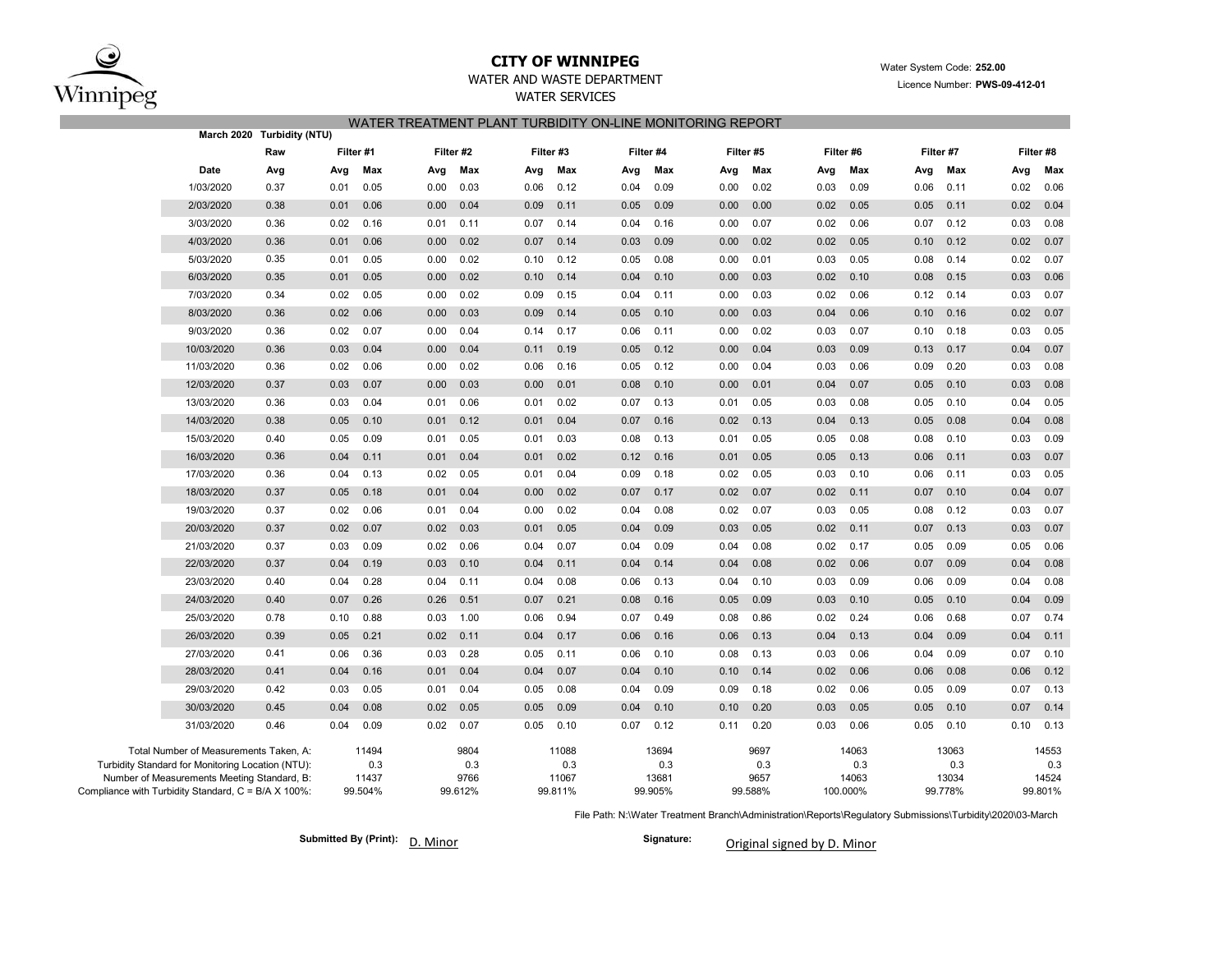

#### CITY OF WINNIPEG WATER AND WASTE DEPARTMENTENVIRONMENTAL STANDARDS DIVISION

#### **WATER TREATMENT PLANT TURBIDITY GRAB MONITORING REPORT**

| Water System Code: 252.00                                | <b>Turbidity (NTU)</b> |                  |           |                 |           |                     |           |           |           |           |           |          |           |           |           |                 |           |           |
|----------------------------------------------------------|------------------------|------------------|-----------|-----------------|-----------|---------------------|-----------|-----------|-----------|-----------|-----------|----------|-----------|-----------|-----------|-----------------|-----------|-----------|
| Licence No. PWS-09-412-01                                |                        |                  |           |                 |           |                     |           |           |           |           |           |          |           |           |           |                 |           |           |
|                                                          |                        | <b>Raw Water</b> |           | <b>Filter 1</b> |           | Filter <sub>2</sub> |           | Filter 3  |           | Filter 4  |           | Filter 5 | Filter 6  |           |           | <b>Filter 7</b> |           | Filter 8  |
| <b>Date</b>                                              | Grab                   | Analyser         | Grab      | Analyser        | Grab      | Analyser            | Grab      | Analyser  | Grab      | Analyser  | Grab      | Analyser | Grab      | Analyser  | Grab      | Analyser        | Grab      | Analyser  |
| 01-Mar-2020                                              | <b>NA</b>              | <b>NA</b>        | <b>NA</b> | NA              | <b>NA</b> | <b>NA</b>           | <b>NA</b> | <b>NA</b> | <b>NA</b> | <b>NA</b> | <b>NA</b> | NA       | NA        | <b>NA</b> | <b>NA</b> | <b>NA</b>       | <b>NA</b> | <b>NA</b> |
| 02-Mar-2020                                              | 0.41                   | 0.35             | OL        | OL              | 0.10      | 0.03                | 0.06      | 0.11      | 0.08      | 0.06      | 0.07      | 0.00     | 0.08      | 0.04      | OL        | OL              | 0.06      | 0.02      |
| 03-Mar-2020                                              | 0.39                   | 0.37             | 0.07      | 0.03            | 0.07      | 0.00                | 0.08      | 0.12      | OL        | OL        | 0.07      | 0.00     | OL        | OL        | 0.07      | 0.08            | 0.07      | 0.03      |
| 04-Mar-2020                                              | 0.39                   | 0.33             | 0.07      | 0.03            | 0.07      | 0.00                | 0.06      | 0.11      | 0.07      | 0.05      | <b>OL</b> | OL       | 0.08      | 0.03      | 0.08      | 0.09            | OL        | OL        |
| 05-Mar-2020                                              | 0.38                   | 0.34             | 0.09      | 0.03            | 0.08      | 0.01                | 0.06      | 0.12      | 0.07      | 0.07      | 0.06      | 0.00     | 0.08      | 0.04      | 0.10      | 0.12            | 0.06      | 0.03      |
| 06-Mar-2020                                              | 0.37                   | 0.33             | 0.06      | 0.02            | OL        | OL                  | 0.06      | 0.12      | 0.10      | 0.07      | 0.08      | 0.00     | OL        | <b>OL</b> | 0.07      | 0.11            | 0.07      | 0.03      |
| 07-Mar-2020                                              | <b>NA</b>              | <b>NA</b>        | NA        | NA              | <b>NA</b> | <b>NA</b>           | <b>NA</b> | <b>NA</b> | <b>NA</b> | <b>NA</b> | <b>NA</b> | NA       | NA        | <b>NA</b> | <b>NA</b> | <b>NA</b>       | <b>NA</b> | <b>NA</b> |
| 08-Mar-2020                                              | <b>NA</b>              | <b>NA</b>        | NA        | <b>NA</b>       | <b>NA</b> | <b>NA</b>           | NA        | <b>NA</b> | <b>NA</b> | <b>NA</b> | <b>NA</b> | NA       | <b>NA</b> | <b>NA</b> | <b>NA</b> | <b>NA</b>       | <b>NA</b> | <b>NA</b> |
| 09-Mar-2020                                              | 0.41                   | 0.35             | 0.07      | 0.04            | 0.08      | 0.02                | 0.07      | 0.15      | 0.08      | 0.08      | 0.06      | 0.01     | 0.09      | 0.05      | 0.09      | 0.16            | 0.06      | 0.03      |
| 10-Mar-2020                                              | 0.42                   | 0.35             | 0.08      | 0.04            | 0.07      | 0.01                | 0.07      | 0.16      | 0.10      | 0.09      | 0.08      | 0.02     | 0.07      | 0.05      | 0.08      | 0.15            | 0.08      | 0.04      |
| 11-Mar-2020                                              | 0.39                   | 0.34             | 0.08      | 0.04            | 0.06      | 0.01                | 0.07      | 0.01      | 0.07      | 0.07      | 0.10      | 0.04     | 0.08      | 0.05      | 0.08      | 0.07            | 0.07      | 0.04      |
| 12-Mar-2020                                              | 0.41                   | 0.36             | 0.09      | 0.06            | OL        | OL                  | 0.06      | 0.01      | 0.07      | 0.09      | 0.07      | 0.00     | 0.09      | 0.06      | OL        | OL              | 0.07      | 0.04      |
| 13-Mar-2020                                              | 0.44                   | 0.34             | 0.06      | 0.04            | OL        | <b>OL</b>           | 0.06      | 0.01      | 0.10      | 0.11      | 0.09      | 0.01     | OL        | OL        | 0.09      | 0.06            | 0.07      | 0.03      |
| 14-Mar-2020                                              | <b>NA</b>              | <b>NA</b>        | NA        | NA              | <b>NA</b> | NA                  | <b>NA</b> | <b>NA</b> | <b>NA</b> | <b>NA</b> | <b>NA</b> | NA       | NA        | <b>NA</b> | NA        | <b>NA</b>       | <b>NA</b> | <b>NA</b> |
| 15-Mar-2020                                              | NA                     | NA               | NA        | NA              | NA        | NA                  | NA        | NA        | <b>NA</b> | NA        | NA        | NA       | ΝA        | NA        | NA        | NA              | <b>NA</b> | NA        |
| 16-Mar-2020                                              | 0.43                   | 0.33             | 0.09      | 0.07            | 0.07      | 0.02                | 0.08      | 0.01      | 0.11      | 0.13      | 0.08      | 0.02     | 0.09      | 0.07      | 0.11      | 0.10            | 0.10      | 0.05      |
| 17-Mar-2020                                              | 0.40                   | 0.34             | 0.07      | 0.08            | 0.08      | 0.03                | 0.07      | 0.02      | 0.12      | 0.17      | 0.07      | 0.03     | 0.13      | 0.04      | 0.08      | 0.07            | 0.07      | 0.03      |
| 18-Mar-2020                                              | 0.39                   | 0.33             | 0.06      | 0.04            | 0.09      | 0.04                | 0.08      | 0.02      | 0.10      | 0.16      | 0.07      | 0.04     | 0.08      | 0.03      | 0.07      | 0.08            | 0.07      | 0.03      |
| 19-Mar-2020                                              | 0.42                   | 0.35             | 0.07      | 0.04            | 0.08      | 0.02                | 0.06      | 0.01      | 0.06      | 0.05      | OL        | OL       | 0.10      | 0.03      | 0.09      | 0.09            | OL        | OL        |
| 20-Mar-2020                                              | 0.35                   | 0.34             | OL        | OL              | 0.11      | 0.03                | 0.06      | 0.01      | 0.09      | 0.06      | 0.08      | 0.05     | 0.10      | 0.05      | OL        | OL              | 0.09      | 0.03      |
| 21-Mar-2020                                              | <b>NA</b>              | <b>NA</b>        | NA        | <b>NA</b>       | <b>NA</b> | <b>NA</b>           | <b>NA</b> | <b>NA</b> | <b>NA</b> | <b>NA</b> | <b>NA</b> | NA       | NA        | <b>NA</b> | <b>NA</b> | <b>NA</b>       | <b>NA</b> | <b>NA</b> |
| 22-Mar-2020                                              | <b>NA</b>              | <b>NA</b>        | NA        | <b>NA</b>       | <b>NA</b> | <b>NA</b>           | NA        | <b>NA</b> | <b>NA</b> | <b>NA</b> | <b>NA</b> | NA       | <b>NA</b> | <b>NA</b> | <b>NA</b> | <b>NA</b>       | <b>NA</b> | <b>NA</b> |
| 23-Mar-2020                                              | 0.41                   | 0.37             | 0.08      | 0.07            | 0.07      | 0.05                | 0.06      | 0.06      | 0.07      | 0.06      | 0.06      | 0.08     | 0.07      | 0.04      | 0.08      | 0.06            | 0.09      | 0.06      |
| 24-Mar-2020                                              | 0.37                   | 0.37             | 0.22      | 0.18            | 0.09      | 0.07                | 0.08      | 0.07      | 0.11      | 0.10      | 0.09      | 0.08     | 0.09      | 0.04      | 0.09      | 0.07            | 0.08      | 0.06      |
| 25-Mar-2020                                              | 0.44                   | 0.38             | 0.09      | 0.09            | OL        | OL                  | <b>OL</b> | OL        | OL        | OL        | 0.08      | 0.09     | 0.08      | 0.03      | 0.08      | 0.05            | 0.07      | 0.06      |
| 26-Mar-2020                                              | 0.41                   | 0.36             | 0.11      | 0.06            | 0.09      | 0.02                | 0.12      | 0.09      | 0.10      | 0.07      | 0.07      | 0.09     | 0.09      | 0.04      | OL        | OL              | 0.08      | 0.06      |
| 27-Mar-2020                                              | 0.41                   | 0.40             | OL        | OL              | OL        | OL                  | 0.16      | 0.11      | 0.11      | 0.07      | 0.09      | 0.11     | 0.14      | 0.05      | 0.07      | 0.06            | 0.08      | 0.08      |
| 28-Mar-2020                                              | <b>NA</b>              | <b>NA</b>        | <b>NA</b> | <b>NA</b>       | <b>NA</b> | <b>NA</b>           | <b>NA</b> | <b>NA</b> | <b>NA</b> | <b>NA</b> | <b>NA</b> | NA       | NA        | <b>NA</b> | <b>NA</b> | <b>NA</b>       | <b>NA</b> | <b>NA</b> |
| 29-Mar-2020                                              | <b>NA</b>              | <b>NA</b>        | NA        | <b>NA</b>       | <b>NA</b> | <b>NA</b>           | <b>NA</b> | <b>NA</b> | <b>NA</b> | <b>NA</b> | <b>NA</b> | NA       | <b>NA</b> | <b>NA</b> | <b>NA</b> | <b>NA</b>       | <b>NA</b> | <b>NA</b> |
| 30-Mar-2020                                              | 0.45                   | 0.46             | 0.10      | 0.05            | 0.09      | 0.02                | 0.11      | 0.08      | 0.09      | 0.06      | 0.08      | 0.16     | 0.08      | 0.03      | 0.09      | 0.08            | 0.07      | 0.10      |
| 31-Mar-2020                                              | 0.45                   | 0.46             | 0.11      | 0.07            | 0.11      | 0.04                | 0.12      | 0.08      | 0.11      | 0.08      | 0.09      | 0.17     | 0.09      | 0.04      | 0.07      | 0.06            | 0.07      | 0.11      |
| Total number of measurements taken, A:                   |                        |                  | 19        |                 | 17        |                     | 21        |           | 20        |           | 20        |          | 19        |           | 18        |                 | 20        |           |
| <b>Turbidity Standard for Monitoring Location (NTU):</b> |                        |                  | 0.30      |                 | 0.30      |                     | 0.30      |           | 0.30      |           | 0.30      |          | 0.30      |           | 0.30      |                 | 0.30      |           |
| Number of measurements meeting standard, B:              |                        |                  | 19        |                 | 17        |                     | 21        |           | 20        |           | 20        |          | 19        |           | 18        |                 | 20        |           |
| Compliance with Turbidity Standard, C= B/A X 100%:       |                        |                  | 100%      |                 | 100%      |                     | 100%      |           | 100%      |           | 100%      |          | 100%      |           | 100%      |                 | 100%      |           |

NS: No Sample NA: Not Analyzed OL: Off-Line NR: No Result IM: Instrument Maintenance

**Comments:**

 **Report Compiled By: A. Gordon**

> **Authorized in Sample Manager By: B. Bradford**

**6-Apr-20**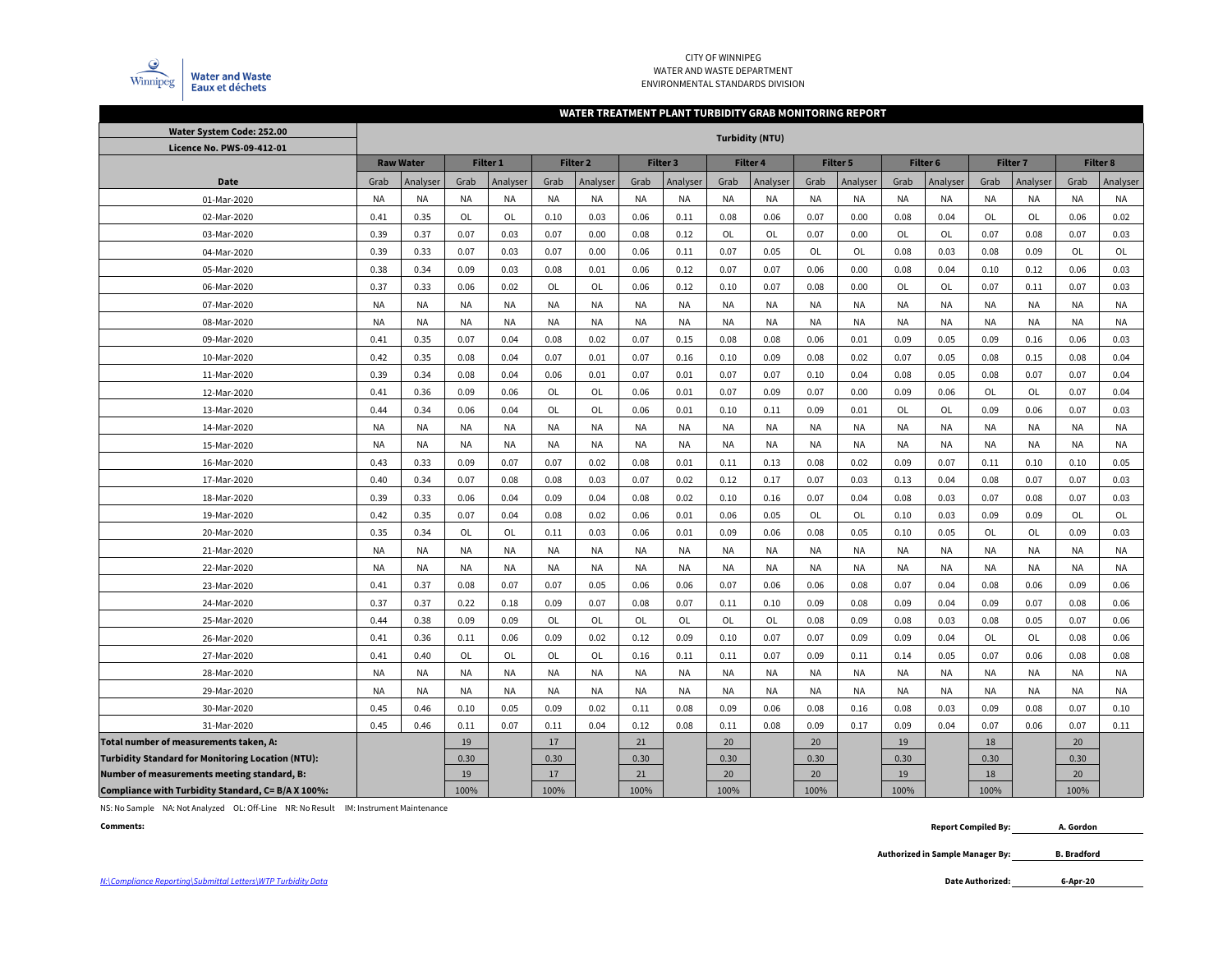

**City Of Winnipeg**

Water and Waste Department Water Services

WATER TREATMENT PLANT FREE CHLORINE ON-LINE MONITORING REPORT

Deacon Booster Pumping Station

| Water System Code:     |
|------------------------|
| Licence Number:        |
| <b>Report Created:</b> |

Water System Code: **252.00** Licence Number: **PWS-09-412-01**

01 April 2020 **Report Period: March 2020** 

|                                             |                                      | <b>BRANCH1</b><br>[mg/L] |         | <b>BRANCH2</b><br>[mg/L] |         |  |  |  |  |
|---------------------------------------------|--------------------------------------|--------------------------|---------|--------------------------|---------|--|--|--|--|
|                                             | Date                                 | Average                  | Minimum | Average                  | Minimum |  |  |  |  |
|                                             | 01/03/2020                           | 1.15                     | 1.11    | 1.14                     | 1.05    |  |  |  |  |
|                                             | 02/03/2020                           | 1.14                     | 0.85    | 1.17                     | 0.96    |  |  |  |  |
|                                             | 03/03/2020                           | 1.20                     | 1.11    | 1.14                     | 1.02    |  |  |  |  |
|                                             | 04/03/2020                           | 1.18                     | 0.77    | 1.11                     | 0.92    |  |  |  |  |
|                                             | 05/03/2020                           | 1.12                     | 1.05    | 1.05                     | 1.00    |  |  |  |  |
|                                             | 06/03/2020                           | 1.16                     | 1.04    | 1.13                     | 0.94    |  |  |  |  |
|                                             | 07/03/2020                           | 1.14                     | 1.09    | 1.15                     | 1.08    |  |  |  |  |
|                                             | 08/03/2020                           | 1.11                     | 1.08    | 1.10                     | 1.05    |  |  |  |  |
|                                             | 09/03/2020                           | 1.11                     | 1.07    | 1.10                     | 1.06    |  |  |  |  |
|                                             | 10/03/2020                           | 1.08                     | 1.04    | 1.09                     | 1.04    |  |  |  |  |
|                                             | 11/03/2020                           | 1.09                     | 1.02    | 1.11                     | 1.08    |  |  |  |  |
|                                             | 12/03/2020                           | 1.13                     | 1.07    | 1.13                     | 1.09    |  |  |  |  |
|                                             | 13/03/2020                           | 1.17                     | 1.10    | 1.17                     | 1.11    |  |  |  |  |
|                                             | 14/03/2020                           | 1.12                     | 1.07    | 1.12                     | 1.09    |  |  |  |  |
|                                             | 15/03/2020                           | 1.13                     | 1.09    | 1.14                     | 1.10    |  |  |  |  |
|                                             | 16/03/2020                           | 1.15                     | 1.10    | 1.14                     | 1.11    |  |  |  |  |
|                                             | 17/03/2020                           | 1.14                     | 1.07    | 1.07                     | 0.97    |  |  |  |  |
|                                             | 18/03/2020                           | 1.13                     | 1.07    | 1.11                     | 1.04    |  |  |  |  |
|                                             | 19/03/2020                           | 1.07                     | 1.00    | 1.09                     | 1.02    |  |  |  |  |
|                                             | 20/03/2020                           | 1.10                     | 1.02    | 1.07                     | 1.03    |  |  |  |  |
|                                             | 21/03/2020                           | 1.14                     | 1.10    | 1.08                     | 1.04    |  |  |  |  |
|                                             | 22/03/2020                           | 1.12                     | 1.08    | 1.06                     | 1.01    |  |  |  |  |
|                                             | 23/03/2020                           | 1.08                     | 1.00    | 1.03                     | 0.98    |  |  |  |  |
|                                             | 24/03/2020                           | 0.99                     | 0.83    | 0.96                     | 0.80    |  |  |  |  |
|                                             | 25/03/2020                           | 1.10                     | 0.98    | 1.07                     | 0.91    |  |  |  |  |
|                                             | 26/03/2020                           | 1.12                     | 1.06    | 1.11                     | 0.98    |  |  |  |  |
|                                             | 27/03/2020                           | 1.08                     | 1.02    | 1.14                     | 1.02    |  |  |  |  |
|                                             | 28/03/2020                           | 1.07                     | 1.02    | 1.23                     | 1.19    |  |  |  |  |
|                                             | 29/03/2020                           | 1.07                     | 1.01    | 1.24                     | 1.19    |  |  |  |  |
|                                             | 30/03/2020                           | 1.11                     | 1.02    | 1.19                     | 1.07    |  |  |  |  |
|                                             | 31/03/2020                           | 1.12                     | 1.06    | 1.10                     | 1.03    |  |  |  |  |
|                                             |                                      |                          |         |                          |         |  |  |  |  |
|                                             | Total Number of Measurements, A:     |                          | 21564   |                          | 21564   |  |  |  |  |
|                                             | Minimum Free Chlorine Standard:      |                          | 0.5     |                          | 0.5     |  |  |  |  |
| Number of Measurements Meeting Standard, B: |                                      |                          | 21564   |                          | 21564   |  |  |  |  |
|                                             | COMPLIANCE, $C = B/A \times 100\%$ : |                          | 100.00  |                          | 100.00  |  |  |  |  |

File Path: N:\Water Treatment Branch\Administration\Reports\Regulatory Submissions\Chlorine\2020\03-March

Submitted By (Print): D. Minor

Signature: Original signed by D. Minor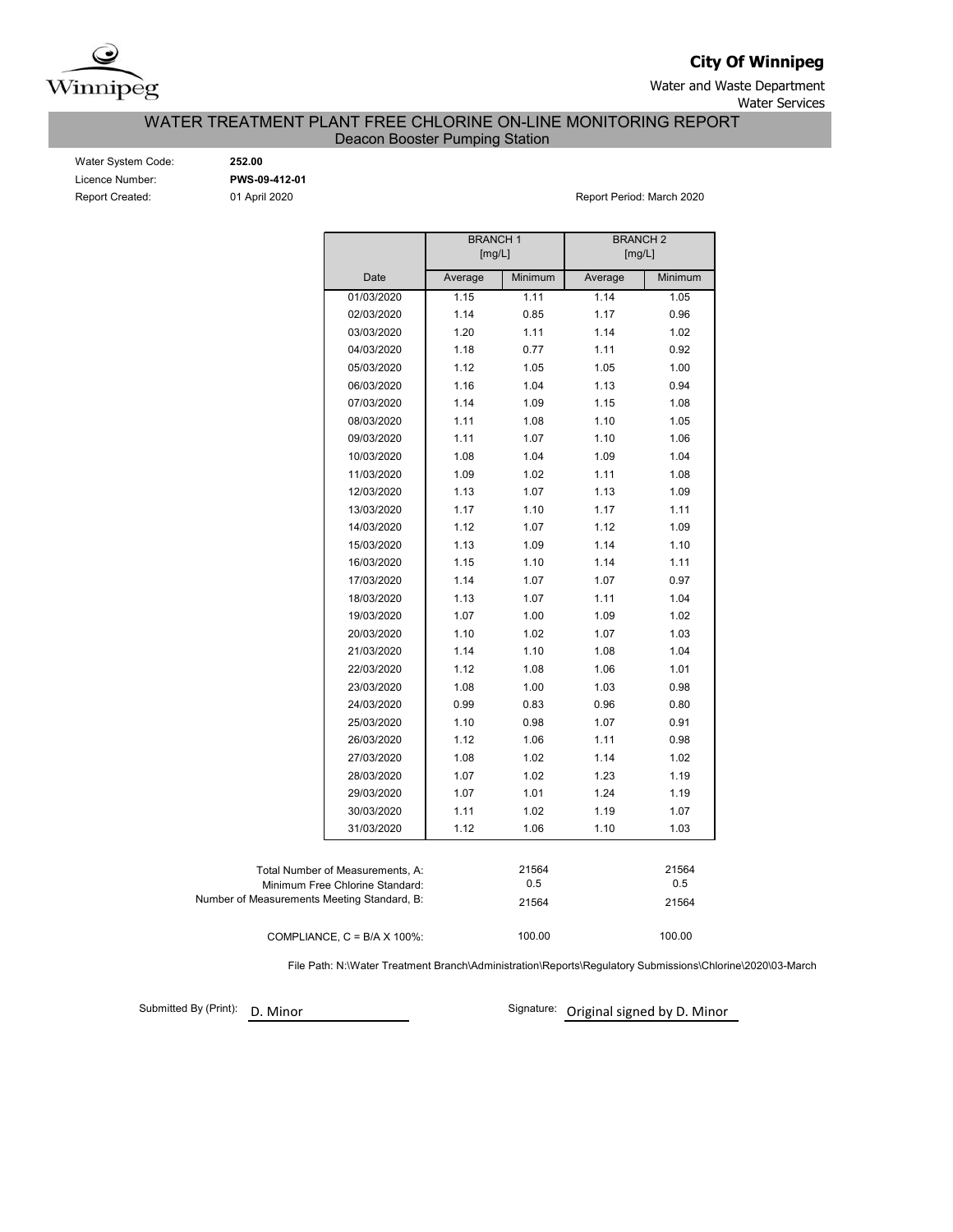| Winnipeg |
|----------|

**Water and Waste** Eaux et déchets

### CITY OF WINNIPEG WATER AND WASTE DEPARTMENT ENVIRONMENTAL STANDARDS DIVISION

# **WATER TREATMENT PLANT CHLORINE GRAB MONITORING REPORT**

| Water System Code: 252.00                                |           | <b>Deacon Booster Pumping Station Branch 1</b> |                                 | <b>Deacon Booster Pumping Station Branch 2</b> |                                 |           |  |  |  |  |  |
|----------------------------------------------------------|-----------|------------------------------------------------|---------------------------------|------------------------------------------------|---------------------------------|-----------|--|--|--|--|--|
| <b>Licence No. PWS-09-412-01</b>                         |           | <b>Free Chlorine (mg/L)</b>                    | <b>Total Chlorine</b><br>(mg/L) | <b>Free Chlorine (mg/L)</b>                    | <b>Total Chlorine</b><br>(mg/L) |           |  |  |  |  |  |
| <b>Date</b>                                              | Analyser  | Grab                                           | Grab                            | Analyser                                       | Grab                            | Grab      |  |  |  |  |  |
| 01-Mar-2020                                              | ΝA        | NA                                             | NA                              | NA                                             | NA                              | NA        |  |  |  |  |  |
| 02-Mar-2020                                              | 1.12      | 1.22                                           | 1.37                            | 1.16                                           | 1.24                            | 1.36      |  |  |  |  |  |
| 03-Mar-2020                                              | 1.21      | 1.24                                           | 1.40                            | 1.14                                           | 1.18                            | 1.35      |  |  |  |  |  |
| 04-Mar-2020                                              | 1.19      | 1.24                                           | 1.40                            | 1.11                                           | 1.16                            | 1.34      |  |  |  |  |  |
| 05-Mar-2020                                              | 1.10      | 1.15                                           | 1.27                            | 1.04                                           | 1.04                            | 1.26      |  |  |  |  |  |
| 06-Mar-2020                                              | 1.19      | 1.23                                           | 1.44                            | 1.12                                           | 1.21                            | 1.30      |  |  |  |  |  |
| 07-Mar-2020                                              | NA        | NA                                             | NA                              | NA                                             | NA                              | NA        |  |  |  |  |  |
| 08-Mar-2020                                              | <b>NA</b> | NA                                             | ΝA                              | NA                                             | <b>NA</b>                       | <b>NA</b> |  |  |  |  |  |
| 09-Mar-2020                                              | 1.11      | 1.13                                           | 1.36                            | 1.10                                           | 1.14                            | 1.26      |  |  |  |  |  |
| 10-Mar-2020                                              | 1.08      | 1.20                                           | 1.39                            | 1.06                                           | 1.16                            | 1.36      |  |  |  |  |  |
| 11-Mar-2020                                              | 1.07      | 1.28                                           | 1.37                            | 1.12                                           | 1.16                            | 1.31      |  |  |  |  |  |
| 12-Mar-2020                                              | 1.13      | 1.12                                           | 1.31                            | 1.12                                           | 1.17                            | 1.34      |  |  |  |  |  |
| 13-Mar-2020                                              | 1.14      | 1.11                                           | 1.29                            | 1.14                                           | 1.13                            | 1.28      |  |  |  |  |  |
| 14-Mar-2020                                              | NA        | NA                                             | <b>NA</b>                       | <b>NA</b>                                      | <b>NA</b>                       | NA        |  |  |  |  |  |
| 15-Mar-2020                                              | NA        | NA                                             | NA                              | NA                                             | <b>NA</b>                       | NA        |  |  |  |  |  |
| 16-Mar-2020                                              | 1.14      | 1.22                                           | 1.39                            | 1.15                                           | 1.22                            | 1.32      |  |  |  |  |  |
| 17-Mar-2020                                              | 1.14      | 1.10                                           | 1.28                            | 1.19                                           | 1.14                            | 1.26      |  |  |  |  |  |
| 18-Mar-2020                                              | 1.12      | 1.12                                           | 1.26                            | 1.14                                           | 1.17                            | 1.30      |  |  |  |  |  |
| 19-Mar-2020                                              | 1.08      | 1.08                                           | 1.24                            | 1.10                                           | 1.10                            | 1.24      |  |  |  |  |  |
| 20-Mar-2020                                              | 1.06      | 1.08                                           | 1.22                            | 1.07                                           | 1.12                            | 1.24      |  |  |  |  |  |
| 21-Mar-2020                                              | <b>NA</b> | <b>NA</b>                                      | <b>NA</b>                       | NA                                             | NA                              | <b>NA</b> |  |  |  |  |  |
| 22-Mar-2020                                              | NA        | ΝA                                             | ΝA                              | NA                                             | NA                              | NA        |  |  |  |  |  |
| 23-Mar-2020                                              | 1.11      | 1.10                                           | 1.24                            | 1.04                                           | 1.10                            | 1.23      |  |  |  |  |  |
| 24-Mar-2020                                              | 0.91      | 1.00                                           | 1.17                            | 0.88                                           | 0.98                            | 1.14      |  |  |  |  |  |
| 25-Mar-2020                                              | 1.01      | 1.02                                           | 1.16                            | 0.94                                           | 1.08                            | 1.21      |  |  |  |  |  |
| 26-Mar-2020                                              | 1.10      | 1.13                                           | 1.29                            | 1.14                                           | 1.14                            | 1.36      |  |  |  |  |  |
| 27-Mar-2020                                              | 1.10      | 1.11                                           | 1.26                            | 1.07                                           | 1.11                            | 1.27      |  |  |  |  |  |
| 28-Mar-2020                                              | <b>NA</b> | NA                                             | NA                              | <b>NA</b>                                      | NA                              | <b>NA</b> |  |  |  |  |  |
| 29-Mar-2020                                              | <b>NA</b> | <b>NA</b>                                      | <b>NA</b>                       | <b>NA</b>                                      | <b>NA</b>                       | <b>NA</b> |  |  |  |  |  |
| 30-Mar-2020                                              | 1.11      | 1.13                                           | 1.39                            | 1.12                                           | 1.19                            | 1.40      |  |  |  |  |  |
| 31-Mar-2020                                              | 1.14      | 1.16                                           | 1.29                            | 1.10                                           | 1.17                            | 1.29      |  |  |  |  |  |
| Total number of measurements taken, A:                   |           | 22                                             |                                 |                                                | 22                              |           |  |  |  |  |  |
| <b>Chlorine Standard for Monitoring Location (mg/L):</b> |           | 0.50                                           |                                 |                                                | 0.50                            |           |  |  |  |  |  |
| Number of measurements meeting standard, B:              |           | 22                                             |                                 |                                                | 22                              |           |  |  |  |  |  |
| Compliance with Chlorine Standard, C= B/A X 100%:        |           | 100%                                           |                                 |                                                | 100%                            |           |  |  |  |  |  |

NS: No Sample NA: Not Analyzed OL: Off-Line NR: No Result IM: Instrument Maintenance

| Comments: | <b>Report Compiled By:</b> | A. Gordon |
|-----------|----------------------------|-----------|
|           |                            |           |

**Authorized By:**

**B. Bradford**

N:\Compliance Reporting\Submittal Letters\WTP Chlorine Data **Date Authorized:**

**6-Apr-20**